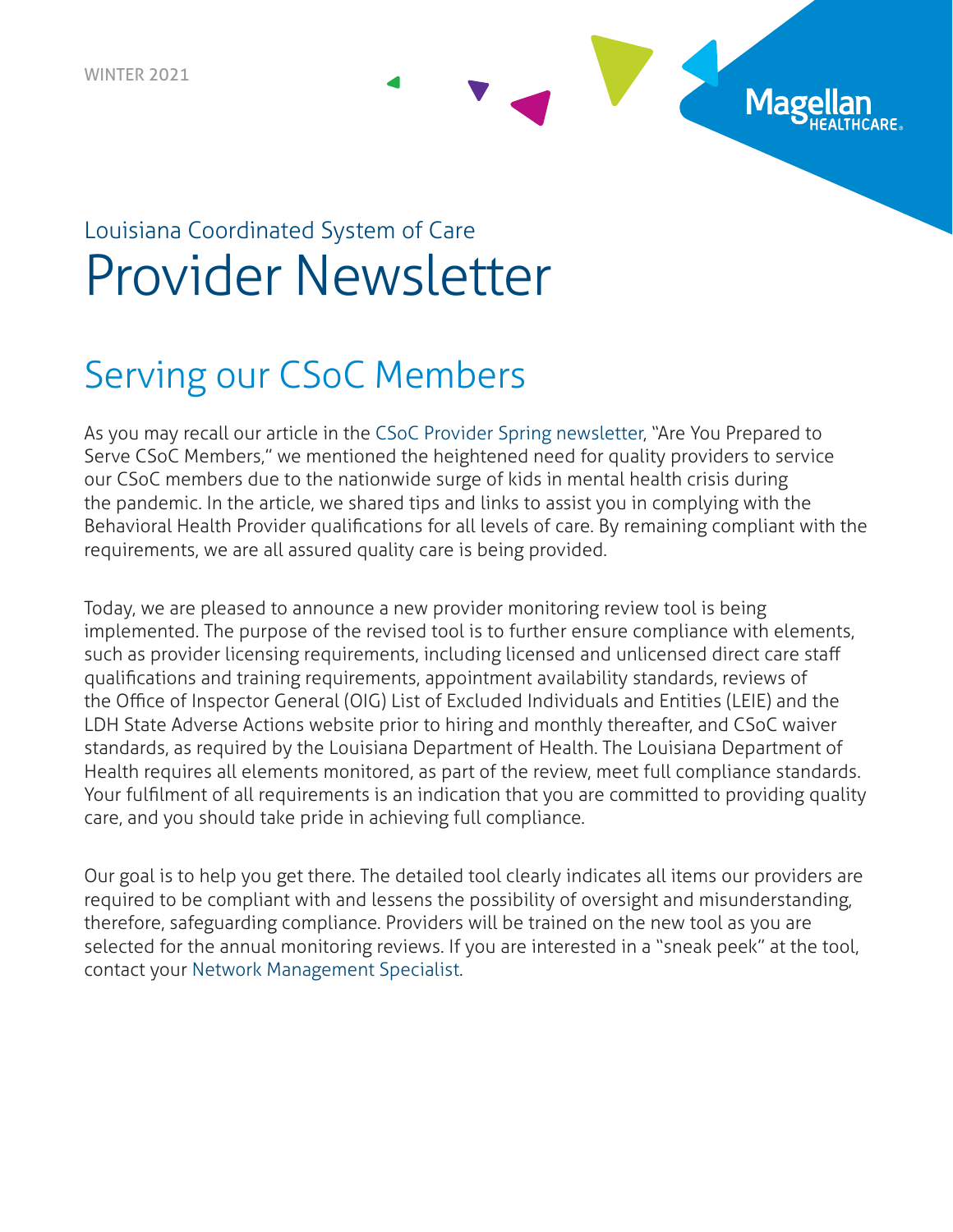# Direct Referrals

Did you know you can now contact Magellan of Louisiana directly to make a referral to our Coordinated System of Care (CSoC) program for youth with serious mental health and substance use challenges? Here's how!

- Call Magellan directly at 1-800-424-4489.
- Provide demographic information.
- The call will then be transferred to a Magellan Care Manager who will take clinical information and complete the brief CANS assessment.
- If a youth meets criteria on the brief CANS, the referral will be sent to the youth's regional wraparound agency.

For more information, visit [How to Make a Referral.](https://www.magellanoflouisiana.com/home/how-to-make-a-referral/)

### Reminders

All provider calls are held every other month for one hour and 30 minutes. These calls are topic driven and intended to create a learning platform that fosters a deeper understanding of the many facets of providing services within the Coordinated System of Care. Please watch for email communications for detailed information. If you would like to submit a topic for an All Provider Call, please submit your suggestions to

[LACSOCProviderQuestions@MagellanHealth.com.](mailto:LACSOCProviderQuestions%40MagellanHealth.com?subject=)

Information for the calls is located at [https://www.magellanoflouisiana.com/for-providers/](https://www.magellanoflouisiana.com/for-providers/training-and-events/all-provider-calls) [training-and-events/all-provider-calls](https://www.magellanoflouisiana.com/for-providers/training-and-events/all-provider-calls). All calls are recorded and placed on the website for future reference. To locate a recording click [here](https://www.magellanoflouisiana.com/for-providers/training-and-events/all-provider-calls/). Next, in the left-hand panel, under All Provider Calls click on the year you need. Then, click on the All-Provider Call link tied to the date you need. Lastly, hit play and you are ready to go!

| Magellan                                                        | <b>Become a Provider</b><br>Provider Toolkit ~<br>Home                                                                                                   | Training and Events V                             | Magellan of Louisiana For Members For Providers About<br>器Contact Q<br>Quality Improvement and Outcomes<br>Provider Communications v |
|-----------------------------------------------------------------|----------------------------------------------------------------------------------------------------------------------------------------------------------|---------------------------------------------------|--------------------------------------------------------------------------------------------------------------------------------------|
|                                                                 |                                                                                                                                                          | Cultural Competency                               |                                                                                                                                      |
| <b>Become a Provider</b>                                        |                                                                                                                                                          | Certification Courses                             |                                                                                                                                      |
| <b>Provider Toolkit</b>                                         | Welcome                                                                                                                                                  | Provider Training<br>Requirements                 |                                                                                                                                      |
| <b>Training and Events</b><br><b>Cultural Competency</b>        | <b>Regularly Scheduled Provider Calls:</b><br>Magellan will conduct Conference Calls every other month for all Magellan CSoC I                           | Agency Required Training<br>Courses               |                                                                                                                                      |
| <b>Certification Courses</b><br>Provider Training               | be topic driven and intended to create a learning platform which fosters a deeper<br>facets of providing services within the Coordinated System of Care. | <b>LMHP Required Training</b>                     |                                                                                                                                      |
| Requirements<br>Agency Regulred Training<br>Courses             |                                                                                                                                                          | Unlicensed Direct Care<br>Staff Required Training |                                                                                                                                      |
| <b>LMHP</b> Required Training                                   | The Conference Calls will now be held every other month from Noon - 1:30 p.m. Please Ł                                                                   | How to be a Team Member                           | vour                                                                                                                                 |
| <b>Unlicensed Direct Care Staff</b><br><b>Required Training</b> | calendar.                                                                                                                                                | All Provider Calls                                |                                                                                                                                      |
| How to be a Team Member                                         | Next Scheduled Meeting: Tuesday, September 21, 2021                                                                                                      |                                                   |                                                                                                                                      |
| <b>All Provider Calls</b>                                       | Logistics for All Provider Call 11/16/21                                                                                                                 |                                                   |                                                                                                                                      |
| 2021 All Provider Calls                                         | Tuesday, November 16, 2021<br>$\bullet$                                                                                                                  |                                                   |                                                                                                                                      |
| 2020 All Provider Calls                                         | Noon - 1:30 p.m.                                                                                                                                         |                                                   |                                                                                                                                      |
| 2019 All Provider Calls                                         |                                                                                                                                                          |                                                   |                                                                                                                                      |
| 2018 All Provider Calls                                         | Join from PC: https://magellanhealth.zoom.us/j/7788457383<br>٠                                                                                           |                                                   |                                                                                                                                      |

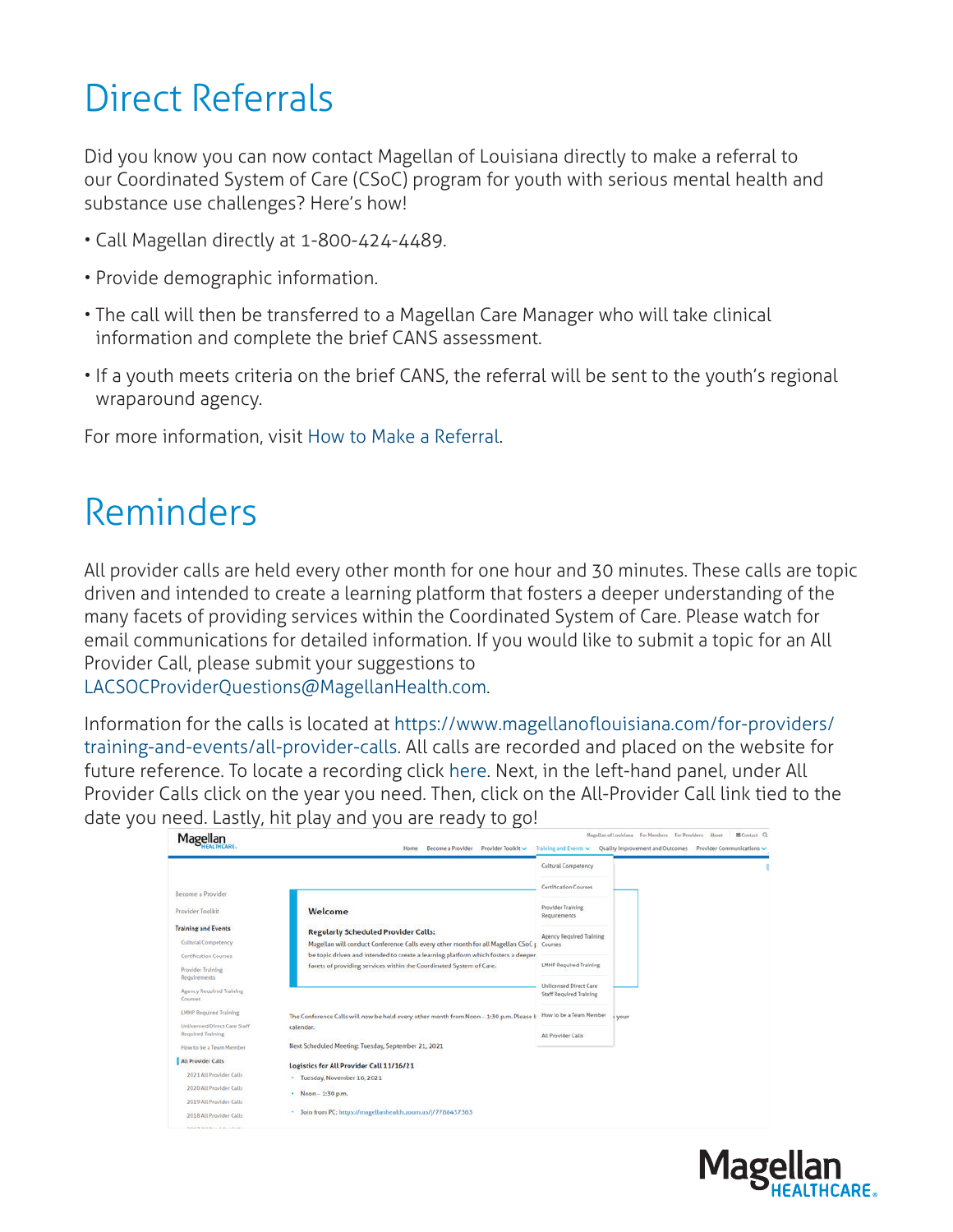#### **Cultural Competency Training**

Magellan of Louisiana is pleased to offer cultural competency training to network providers. All direct care staff members are required to complete 3 hours of Cultural Competency training annually. We offer the following courses on our [website](https://www.magellanoflouisiana.com/for-providers/training-and-events/cultural-competency/):

- Serving and Supporting LGBTQI+ Youth in CSoC
- The Hispanic/Latino Community in Louisiana
- Louisiana Native American Indian Tribes
- Vietnamese in Louisiana
- Why Cross-Cultural Competency?

#### **Language Assistance Services**

Members should be advised that interpretation and translation services are available at no cost through Magellan. If you service a youth/family that speaks a language other than English or is deaf or hard of hearing, Magellan has staff and providers to help! You can call Member Services if you need help at 1-800-424-4489.

Visit [Alternate Forms of Communication](https://www.magellanoflouisiana.com/for-members/member-materials/member-resources/alternate-forms-of-communication/) on our website for additional information.